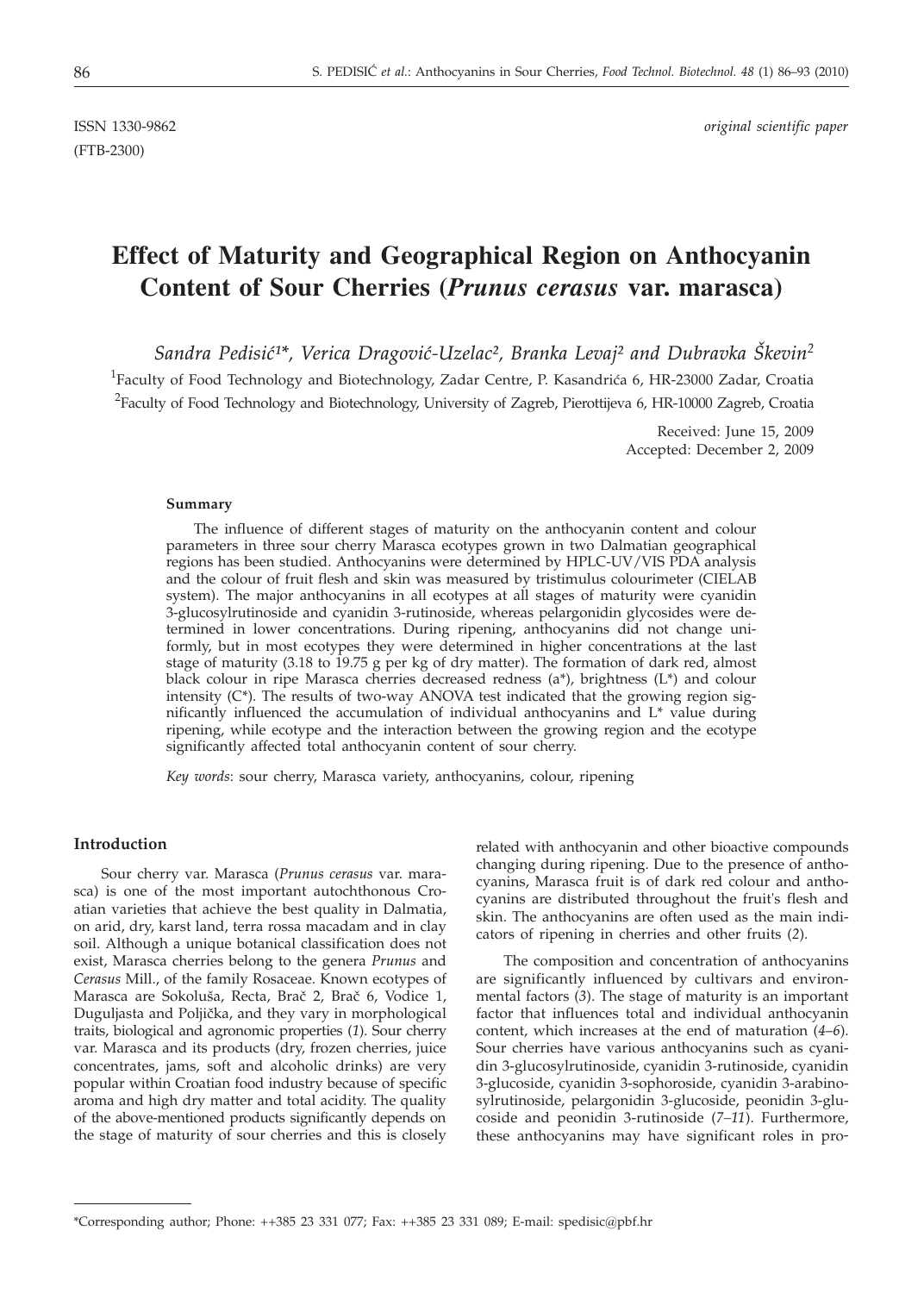moting good health and reducing the risks of chronic diseases (*12*). In particular, cherry consumption has been reported to alleviate arthritis and gout-related pain (*13,14*). Because of their possible beneficial effects on health, there is an intense interest in the composition and accumulation of these compounds in ripe fruits. There are few reports documenting anthocyanin concentration in Marasca sour cherries (*15,16*). Therefore, the aim of this study is to determine the influence of ripeness on anthocyanin concentrations, as well as colour changes (CIELAB colour measurement system) in sour cherry var. Marasca fruit ecotypes harvested in two growing regions (Zadar and Split, Croatia).

# **Materials and Methods**

## *Standards and chemicals*

Kuromanin chloride (cyanidin 3-glucoside chloride) and callistephin chloride (pelargonidin 3-glucoside chloride) were obtained from Fluka (Neu-Ulm, Germany). HPLC-grade acetonitrile, acetic and phosphoric acids were obtained from Merck (Darmstad, Germany).

#### *Samples*

Three ecotypes of sour cherry var. Marasca (Recta, Sokoluša and Brač 2) grown in two regions in Dalmatia (orchard Škabrnja in Zadar and orchard Kaštel Stari in Split) were harvested (during June 2005) at four stages of maturity. At the first stage of maturity cherries had light red colour (partially green), at the second the cherries were red, at the third they were dark red, and at the fourth stage of maturity they were also dark red but almost blackish. After harvesting, samples (approx. 1 kg of sour cherries) were packed in polyethylene bags, frozen and kept at  $-18$  °C until analysis. Immediately before analysis, the samples were thawed and pitted. Flesh and skin were homogenized in purees with a blender (Mixy, Zepter International) and the purees were used for determination of anthocyanins.

## *Analysis of anthocyanins*

## Extraction

Anthocyanins were extracted according to the modified Chaovanalikit and Wrolstad method (*10*). Each sour cherry fruit puree (10 g) was mixed with 20 mL of acetone and then extracted using ultrasound bath for 10 min and filtered on a Büchner funnel using Watmann No. 1 paper. The filter cake was re-extracted twice with 10 mL of 70 % acetone (70 % acetone/30 % water, by volume). Filtrates were combined and mixed with 80 mL of chloroform, then centrifuged at  $40 \times g$  for 10 min by Hettich Centrifuge (Model Rotofix 32, Germany). The aqueous phase was collected and evaporated in vacuum at 40 °C until an acetone residue was removed. The fraction was made up to 25 mL with acidified water (0.01 % aqueous HCl, by volume), blown with nitrogen gas and stored at –18 °C until further analysis. The samples were prepared in three replications.

#### Purification

The anthocyanins in the examined samples were purified using modified Chaovanalikit and Wrolstad procedure (*10*). Simple fractionation of phenolic cherry extracts was performed using preconditioned C-18 Sep- -Pak cartridges (Supelco, Bellefonte, PA, USA) in order to separate anthocyanins from nonanthocyanin phenolics. C-18 Sep-Pak cartridge was activated with methanol followed by 0.01 % aqueous HCl (by volume). A volume of 2 mL of aqueous extract (previously centrifuged) was adsorbed onto a minicolumn. Sugars, acids and other water-soluble compounds were removed by washing the minicolumn with 10 mL of 0.01 % aqueous HCl (by volume). Polyphenolics were eluted with 5 mL of ethyl acetate and anthocyanins with 5 mL of acidified methanol (0.01 % HCl in MeOH). The methanol fraction containing anthocyanins was concentrated to dryness using a Büchi rotavapor R-215 (Büchi, Switzerland) at 40 °C. Anthocyanins were redissolved in acidified water (0.01 % aqueous HCl), and injected into high-performance liquid chromatography (HPLC) apparatus.

# HPLC analysis

Chromatographic separation was performed using HPLC analysis with a Varian ProStar system equipped with a ProStar Solvent Delivery Module 230, Injector Rheodyne 7125, ProStar 330 UV*/*VIS Photodiode Array detector. Separation of anthocyanins was performed on a Pinnacle II C-18 (250 $\times$ 4.6 mm i.d., 5  $\mu$ m) including Pinnacle C-18 guard column  $(10\times4$  mm i.d.,  $5 \mu m$ ) (Restek, Bellefonte, PA, USA). The applied content of solvent and gradient elution conditions were adopted from Chaovanalikit and Wrolstad (*10*) with few modifications. For HPLC separation of anthocyanins, 100 % HPLC-grade acetonitrile was used as solvent A, and phosphoric acid, acetic acid (glacial), acetonitrile and water (1:3:5:91, by volume) as solvent B. The program was isocratic at  $0\%$ A for 5 min, a linear gradient from 0 to 20 % A for 15 min, and a linear gradient from 20 to 40 % A for 5 min. Operating conditions were: column temperature 20 °C, injection volume 20 mL, flow rate 1 mL/min, UV*/*VIS photo diode array detection at 520 nm. Identification was made by matching the retention time of the separated peaks and the retention time of authentic standards. Additionally, identification was confirmed using characteristic UV*/*VIS spectra. Quantification was made by the external standard method using calibration of standards as a reference. Standard solutions of cyanidin 3-glucoside chloride and pelargonidin 3-glucoside chloride were prepared in a range from 130.23 to 415.72 mg/L. Concentrations of cyanidin 3-glucosylrutinoside and cyanidin 3-rutinoside were expressed as the equivalent of cyanidin 3-glucoside, and the concentration of pelargonidin 3-rutinoside as the equivalent of pelargonidin 3-glucoside. Quantitative determination was based on peak area from HPLC analyses and from mass concentration of the compound. The obtained mass concentration of compounds (mg/mL) was calculated based on the mass of the edible part of the fruit and the mass of dry matter (mg/kg and g/kg, respectively). Dry matter (dm) was determined by drying at 105  $\degree$ C to constant mass.

#### Analytical quality control

Recovery was measured by the addition of known amounts of each standard to sour cherry puree prior to extraction. In the calculation of the final results, no correction for recovery was applied to the data.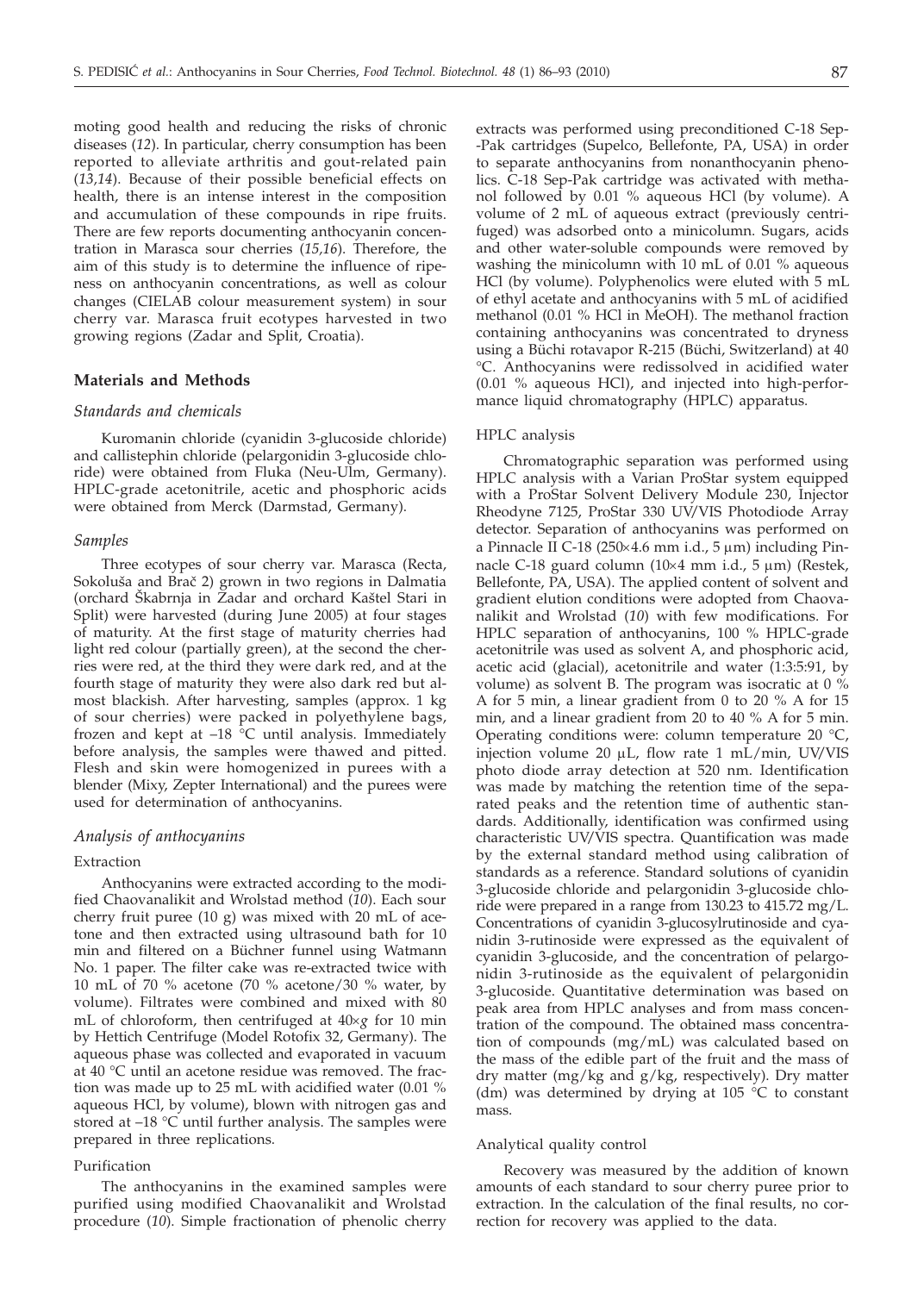## *CIELAB colour measurement system*

In all samples the colour of the external and internal part of Marasca cherry fruit during ripening was determined with Hunter colourimeter (Colourtec PCM, USA) (*17*). The colour of the fruit was determined with a\*, C\*, L\* and H° parameters. The procedure of determination involved previous standardization of the instrument with standard white and black plate delivered with the instrument. L\* indicates lightness read from 0 (completely opaque or black) to 100 (completely transparent or white). A positive +a\* value indicates redness and negative *–*a*\** value indicates greenness on the hue circle. The hue angle  $(H^{\circ})$ , determined as arctan  $b^*/a^*$ , expresses the colour nuance and the values are defined as follows:  $0^{\circ}/360^{\circ}$  – red/magenta,  $90^{\circ}$  – yellow,  $180^{\circ}$  – bluish--green and  $270^{\circ}$  – blue. The chroma, obtained as  $(a^{*2}+)$  $b^{*2}$ )<sup>1/2</sup>, is the measure of chromaticity (C\*), which denotes the purity or saturation of the colour and colour intensity (*17*). The obtained values represent an average of 10 measurements of each sample.

#### *Statistical analyses*

The differences in the anthocyanin composition and concentration as well as in colour parameters of three ecotypes of sour cherry var. Marasca between four stages of maturity and two growing regions were tested by two-way analysis of variance at 5 % significance level. The least significant differences were obtained using the LSD test ( $p \le 0.05$ ). The similarity of three ecotypes according to individual and total anthocyanins, and also colour parameters was tested by cluster analysis using Single linkage method and Euclidian distances. All statistical analyses were performed using the software package Statistica v. 7.1 (StatSoft Ltd., Tulsa, OK, USA).

## **Results and Discussion**

## *Anthocyanins of sour cherry Marasca during ripening*

For better description of autochthonous Croatian variety and understanding of metabolic changes in anthocyanins during ripening, the profiles of individual anthocyanin compounds and the variations in anthocyanin concentrations in sour cherry Marasca ecotypes were studied.

In the present study, 6 anthocyanins, namely cyanidin 3-glucosylrutinoside (Cy 3-GR), cyanidin 3-rutinoside (Cy 3-R), pelargonidin 3-glucoside (Pel 3-G), pelargonidin 3-rutinoside (Pel 3-R), peonidin 3-glucoside (Peo 3-G) and peonidin 3-rutinoside (Peo 3-R) were identified in the ecotypes of sour cherry var. Marasca (Table 1). Cy 3-GR and Cy 3-R were the two major anthocyanins determined at all stages of maturity, while Pel 3-G and Pel 3-R were found at low concentrations and Peo 3-G and Peo 3-R only in traces (not presented in Table 1). Other results confirmed that different sour cherry cultivars (Montmorency, Danube, Balaton (Újfehértói fürtös), Schattenmorelle, Sumadinka, Petrovaradinska, Cigančica (Cigány meggy), Érdy jubileum and Oblačinska) contained Cy 3-GR and Cy 3-R as the main pigments (*10–12*). In the analyzed ecotypes, concentration changes of anthocyanins during ripening did not show characteristic pattern or uniformity, and were relatively stable near the harvest. At the last stages of maturity, nearly all identified anthocyanins had the highest concentration, whereas at the beginning of ripening in most ecotypes Cy 3-GR, Cy 3-R, Pel 3-G and Pel 3-R were found at low concentrations. The same accumulation trend of anthocyanins during ripening was observed in ecotypes harvested in Zadar and Split regions. Similar accumulation trend of anthocyanins during the ripening period was documented in other fruits. For example, anthocyanin (cyanidin 3-galactoside) concentration in apples was relatively high early in the season and gradually decreased to a very low level during growth, but started to increase again near maturation (*18*). Pirie and Mullins (*19*) reported about anthocyanins increasing in the skin of grape berries Shiraz throughout berry ripening and they became relatively stable near the harvest. Most investigations reported an increase in the anthocyanin accumulation in the skin of grape berries from the veraison until harvest (*20–22*).

In the studied ecotypes (Brač, Sokoluša, Recta) concentration of Cy 3-GR increased 1- to 4.8-fold during ripening, and at the 4th stage of maturity the highest Cy 3-GR concentrations were determined in ecotype Recta followed by Sokoluša and Brač 2. In relation to others, ecotype Recta, from both regions, had the highest concentration of Cy 3-GR almost at all stages of maturity. Cy 3-GR was the most abundant anthocyanin in all ecotypes and at the 4th stage of maturity accounted for 44.50 to 68.40 % of the total amount of all anthocyanins. It was followed by Cy 3-R, which accounted for 14.75 to 51.54 % of total anthocyanins. In ripe Marasca cherries, Cy 3-GR ranged from 1.69 to 8.86 g per kg of dm and Cy 3-R ranged from 0.76 to 10.18 g per kg of dm. Concentration of Cy 3-R was the highest in ecotype Recta grown in Split region in all stages of maturity, which is probably influenced by numerous factors, *e.g.* microclimatic conditions. For better understanding of anthocyanin biosynthesis, it should be studied at a cell level, which was not the objective of this study. Anthocyanin biosynthesis is influenced by many enzymes and it is poorly understood. The pelargonidin glycosides contributed only from 1.01 to 17.55 % of the total amount of all identified sour cherry anthocyanins. Pel 3-G in ripe Marasca cherries ranged from 0.21 to 1.13 g per kg of dm and Pel 3-R ranged from 0.20 to 0.79 g per kg of dm, while ecotype Sokoluša grown in Split region contained Pel 3-R in traces. In literature, in ripe sour cherry cultivars, Cy 3-GR concentration ranged from 88.95 to 227.6 mg per 100 g of fresh mass (fm) and Cy 3-R concentration ranged from 15.45 to 21.97 mg per 100 g of fm (*12*). In Montmorency cherry, Cy 3-R (10.47 mg per 100 g of fm expressed as Cy 3-glucoside) was determined only in fruit skin, similarly to Pel 3-G (*10*).

The concentrations of Cy 3-GR and especially Cy 3-R in Marasca cherries are in agreement with the data reported by Kim *et al.* (*12*) and Chaovanalikit and Wrolstad (*10*). Compared to Montmorency cherry cultivar, all ecotypes of Marasca variety contained higher concentration of Pel 3-G. The highest levels of individual and total anthocyanins were determined in ecotype Recta (total anthocyanins were 19.75 g per kg of dm). Total anthocyanins of Recta ecotype grown in Split region were 1- to 3-fold higher at all stages of maturity than in the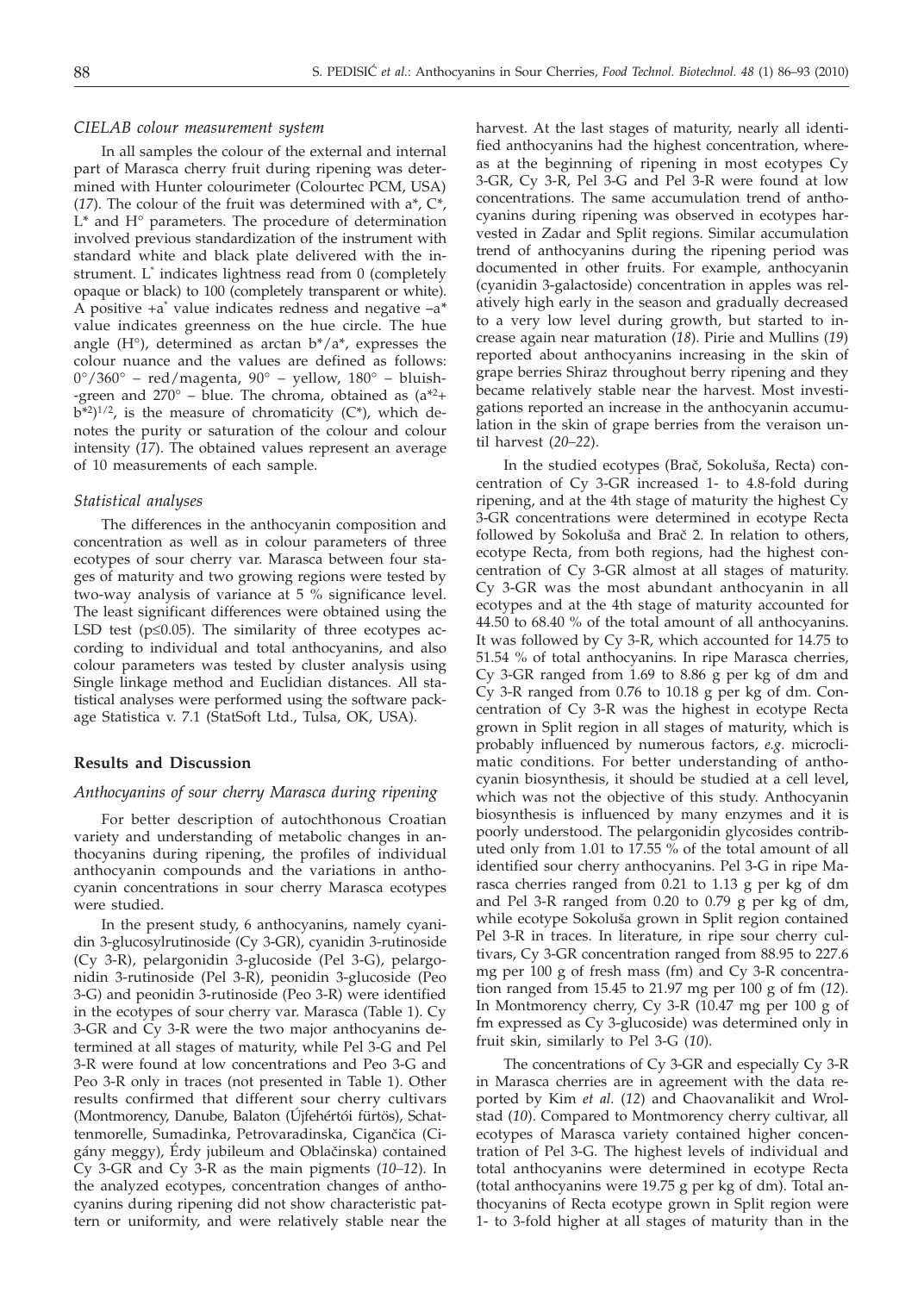| Ecotype/       | Stage of | $w(\text{anthocyanin})/(g/kg \text{ of } dm)$ |                       |                      |                  |                       |  |
|----------------|----------|-----------------------------------------------|-----------------------|----------------------|------------------|-----------------------|--|
| growing region | maturity | $Cy$ 3- $GR$                                  | $Cy$ 3- $R$           | Pel 3-G              | Pel 3-R          | $\Sigma$              |  |
| Recta Zadar    | 1st      | $3.66 \pm 1.21$                               | $(0.61 \pm 0.02)^a$   | $(0.89 \pm 0.04)^c$  | $0.23 \pm 0.01$  | 5.39                  |  |
|                | 2nd      | $3.44 \pm 1.32$                               | $(0.51 \pm 0.03)^a$   | $(0.89 \pm 0.03)^c$  | $0.67 \pm 0.02$  | 5.51                  |  |
|                | 3rd      | $2.75 \pm 1.05$                               | $(1.38 \pm 0.01)^a$   | $(0.76 \pm 0.05)^c$  | $0.58 \pm 0.03$  | 5.47                  |  |
|                | 4th      | $3.83 \pm 1.34$                               | $(2.00 \pm 0.12)^a$   | $(1.03 \pm 0.08)^c$  | $0.40 \pm 0.01$  | 7.26                  |  |
|                | 1st      | $1.85 \pm 0.09$                               | $(6.37 \pm 0.12)^{b}$ | tr                   | tr               | 8.22                  |  |
| Recta Split    | 2nd      | $0.53 \pm 0.03$                               | $(6.01 \pm 0.20)^{b}$ | tr                   | tr               | 6.54                  |  |
|                | 3rd      | $1.39 \pm 0.05$                               | $(7.72 \pm 0.41)^b$   | $(0.56 \pm 0.02)^d$  | $0.66 \pm 0.01$  | 10.33                 |  |
|                | 4th      | $8.86 \pm 0.23$                               | $(10.18\pm0.65)^{b}$  | $(0.51 \pm 0.01)^d$  | $0.20 \pm 0.01$  | 19.75                 |  |
|                | 1st      | $1.68 \pm 0.04$                               | $0.88 \pm 0.04$       | tr                   | tr               | 2.56                  |  |
| Sokoluša Zadar | 2nd      | $3.80 \pm 0.09$                               | $1.09 \pm 0.05$       | $1.17 \pm 0.04$      | tr               | 6.06                  |  |
|                | 3rd      | $0.91 \pm 0.04$                               | $0.92 \pm 0.03$       | $1.03 \pm 0.05$      | $0.99 \pm 0.06$  | 3.85                  |  |
|                | 4th      | $4.02 \pm 0.06$                               | $0.95 \pm 0.02$       | $1.13 \pm 0.07$      | $0.34 \pm 0.01$  | 6.44                  |  |
|                | 1st      | $1.04 \pm 0.04$                               | $2.09 \pm 0.17$       | $0.20 \pm 0.01$      | tr               | 3.33                  |  |
| Sokoluša Split | 2nd      | $0.63 \pm 0.02$                               | $3.48 \pm 0.21$       | $0.06 \pm 0.02$      | $0.40 \pm 0.02$  | 4.57                  |  |
|                | 3rd      | $2.44 \pm 0.11$                               | $0.46 \pm 0.01$       | $0.98 \pm 0.03$      | $0.28 \pm 0.01$  | 4.16                  |  |
|                | 4th      | $3.42 \pm 0.15$                               | $0.76 \pm 0.03$       | $0.82 \pm 0.05$      | tr               | 5.00                  |  |
| Brač 2 Zadar   | 1st      | $0.82 \pm 0.06$                               | $(2.36 \pm 0.07)^e$   | $(0.88 \pm 0.01)^8$  | $0.17 \pm 0.001$ | $(4.23)^{h}$          |  |
|                | 2nd      | $2.08 \pm 0.01$                               | $(1.90\pm0.09)^e$     | $(1.35 \pm 0.03)^8$  | $0.68 \pm 0.02$  | $(6.01)$ <sup>h</sup> |  |
|                | 3rd      | $2.22 \pm 0.05$                               | $(2.41 \pm 0.03)^e$   | $(0.94 \pm 0.02)^8$  | $0.74 \pm 0.01$  | $(6.31)$ <sup>h</sup> |  |
|                | 4th      | $3.28 \pm 0.13$                               | $(2.50 \pm 0.06)^e$   | $(0.80 \pm 0.01)^8$  | $0.79 \pm 0.03$  | $(7.37)^{h}$          |  |
| Brač 2 Split   | 1st      | $0.92 \pm 0.02$                               | $(0.15 \pm 0.001)^f$  | $(0.13 \pm 0.001)^8$ | $0.45 \pm 0.02$  | $(1.65)^{i}$          |  |
|                | 2nd      | $0.21 \pm 0.01$                               | $(0.42 \pm 0.02)^t$   | $(0.11\pm0.001)^8$   | tr               | $(0.74)^{i}$          |  |
|                | 3rd      | $0.92 \pm 0.05$                               | $(0.42 \pm 0.01)^f$   | $(0.12 \pm 0.001)^8$ | tr               | $(1.46)^{i}$          |  |
|                | 4th      | $1.69 \pm 0.02$                               | $(0.82 \pm 0.03)^f$   | $(0.21 \pm 0.001)^8$ | $0.46 \pm 0.01$  | $(3.18)^{i}$          |  |

Table 1. The composition and concentration of anthocyanins in three ecotypes of sour cherry var. Marasca grown in Zadar and Split regions and harvested at four stages of maturity

Results are shown as means±S.D. with three replications; tr – trace value<0.05 mg/L; Cy 3-GR – cyanidin 3-glucosylrutinoside, Cy 3-R – cyanidin 3-rutinoside, Pel 3-G – pelargonidin 3-glucoside, Pel 3-R – pelargonidin 3-rutinoside

Different letters in superscripts denote a significant difference between growing regions (a–d for Recta, e–i for Brač 2). Differences among the stages of maturity were not significant

same ecotype grown in Zadar region and about 1- to 9-fold higher than in the other analyzed sour cherries (Table 1). The lowest total anthocyanin content in ripe Marasca cherries grown in Split and Zadar regions had ecotypes Brač 2 (3.18 g per kg of dm) and Sokoluša (6.44 g per kg of dm). In Montmorency cherries, total anthocyanins were 36.5 mg per 100 g of fm (*10*) and in Danube, Balaton (Újfehértói fürtös), Schattenmorelle and Sumadinka cultivars, they ranged from 45.57 to 98.6 mg per 100 g of fm (*12*). Generally, Marasca variety contained higher total anthocyanins than previously mentioned cherries. According to [imuni} *et al.* (*11*) total anthocyanins of sour cherry cultivars Petrovaradinska, Cigančica (Cigány meggy), Érdy jubileum and Oblačinska grown in the continental part of Croatia varied from 2.7 to 28 mg per 100 g of fm expressed as Cy 3-GR. Total anthocyanins of Balaton (Újfehértói fürtös) sour cherries were 50.1 mg per 100 g (*9*), and in sour cherry cultivars grown in Hungary, total anthocyanins were in a range from 40 to 200 mg per l00 g (*23*). Differences in anthocyanin concentrations between Montmorency, Balaton (Újfehértói fürtös) and Marasca cherry cultivars could be due to the distribution of anthocyanins through the

fruit. Montmorency cherry has anthocyanins only in the skin, while Balaton (Újfehértói fürtös) and Marasca cherries have anthocyanins in the flesh and skin.

The concentration of anthocyanins has been recommended as the index of quality of cherries (*24*). Dark coloured sour cherries had the highest concentrations of anthocyanins. Significant differences in anthocyanin content were found among the analyzed ecotypes ( $p \leq 0.05$ ). The concentrations of individual as well as total anthocyanins during ripening were also remarkably different depending on the ecotype as well as the growing region. Statistical analysis showed that growing region had significant influence on individual anthocyanins (Cy 3-R, Pel 3-G, Pel 3-R) in ecotypes Brač 2 and Recta ( $p \le 0.05$ ). Comparing the concentrations of anthocyanins during ripening in the same ecotypes from different growing regions, the highest Cy 3-GR concentrations were determined in all ecotypes from Zadar growing region except in ecotype Recta. The same findings were observed for pelargonidin glycosides. However, Cy 3-R was determined at higher concentration in sour cherries grown in Split region. Anthocyanin profile in all Marasca ecotypes was the same, independent from the growing region or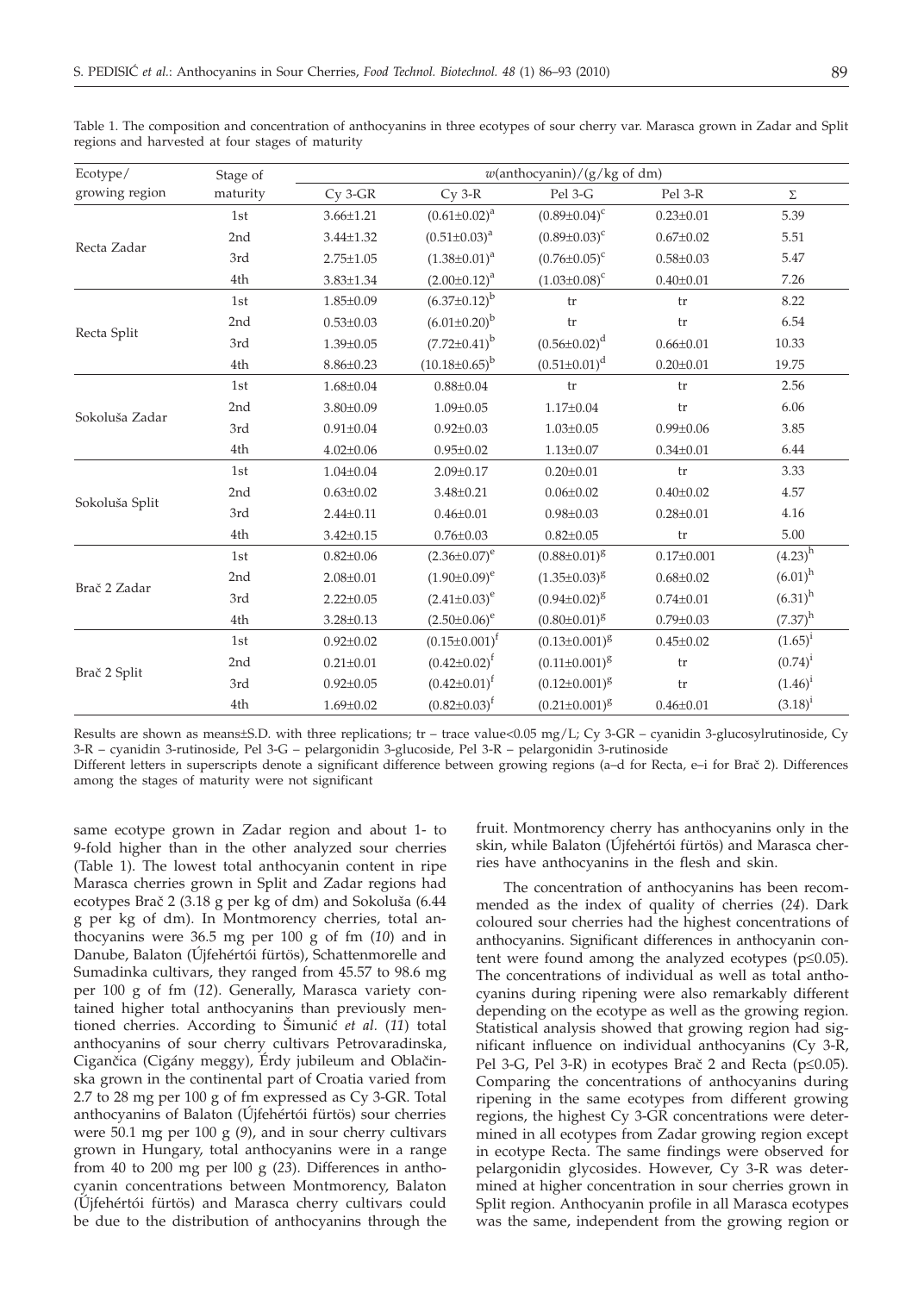ecotypes, but microclimate conditions probably influenced anthocyanins, especially Cy 3-R content. Variation in the concentration of individual or total anthocyanins in the sour cherry fruits during ripening could be influenced by seasonal conditions, particularly temperature during cherry growth and development.

Studies have shown that numerous factors such as harvest season, variety, stage of harvesting, climatic conditions and growing season can affect the composition and concentration of individual as well as total anthocyanins (*3,23,25*). In most species, fruit anthocyanin concentrations increase with ripening, as their biosynthesis proceeds faster than the fruit growth (*2,4*). Anthocyanins are synthesized *via* the phenylpropanoid pathway and for anthocyanin biosynthesis the structural and regulatory enzymes are required, but environmental influence is also very important (*26*). Light stimulates the synthesis of flavonoids, especially anthocyanins (*3*), which protects plants from harmful UV radiation acting as a protective filter (*27*). This clearly indicates why the sour cherries growing in the region of Dalmatia where Split and Zadar are located have higher anthocyanin content. This region has a lot of sunny days during the year. According to Tomás-Barberán and Espín (*25*), temperature and particularly differences between day and night temperatures can affect the anthocyanin accumulation in some fruits.

The stage of maturity did not significantly affect the individual and total anthocyanin concentrations of sour cherries (Table 2). Cluster analysis of individual and total anthocyanins from Recta, Sokoluša and Brač 2 ecotypes grown in Split and Zadar regions is shown in Fig. 1. The obtained results confirmed that according to individual and total anthocyanins, it is possible to distinguish Brač 2 and Recta from Split and Zadar growing regions.

## *Colour of sour cherry Marasca during ripening*

Colour parameters in ecotypes of sour cherry var. Marasca from Zadar and Split growing regions are shown in Table 3. External and internal colour of sour cherries was measured with Hunter colourimeter and parameters a\*, C\*, L\* and H° were determined. During fruit ripening important biochemical changes modify the colour,

Table 2. Two-way analysis of variance: F-values and significance level of the combined effect of growing region and ecotype, and stage of maturity and ecotype on individual and total anthocyanins of sour cherry Marasca

|                    |                     | F-value    |                                    |                      | F-value |                                       |
|--------------------|---------------------|------------|------------------------------------|----------------------|---------|---------------------------------------|
| Anthocyanins       | Growing<br>region   | Ecotype    | Growing region $\times$<br>ecotype | Stage of<br>maturity | Ecotype | Stage of maturity $\times$<br>ecotype |
| $Cy$ 3- $GR$       | 0.904 <sub>ns</sub> | 1.866ns    | 0.120ns                            | 1.005ns              | 2.309ns | 1.446ns                               |
| $Cy$ 3- $R$        | 18.622***           | 23.442***  | 35.185***                          | 0.020ns              | 2.812ns | $0.129$ ns                            |
| Pel 3-G            | $21.110***$         | 0.353ns    | 1.369ns                            | 0.634ns              | 0.138ns | 0.399ns                               |
| Pel 3-R            | $4.521*$            | $0.567$ ns | 0.232ns                            | 1.575 <sub>ns</sub>  | 0.490ns | $0.521$ ns                            |
| Total anthocyanins | 0.041ns             | $7.543**$  | $7.016**$                          | 0.117ns              | $4.41*$ | 0.740ns                               |

ns – not significant, \*p $\leq 0.05$ , \*\*p $\leq 0.01$ , \*\*\*p $\leq 0.001$ 



**Fig. 1.** Cluster analysis of individual and total anthocyanins in three ecotypes of sour cherry var. Marasca at four stages of maturity from two growing regions (Zadar and Split)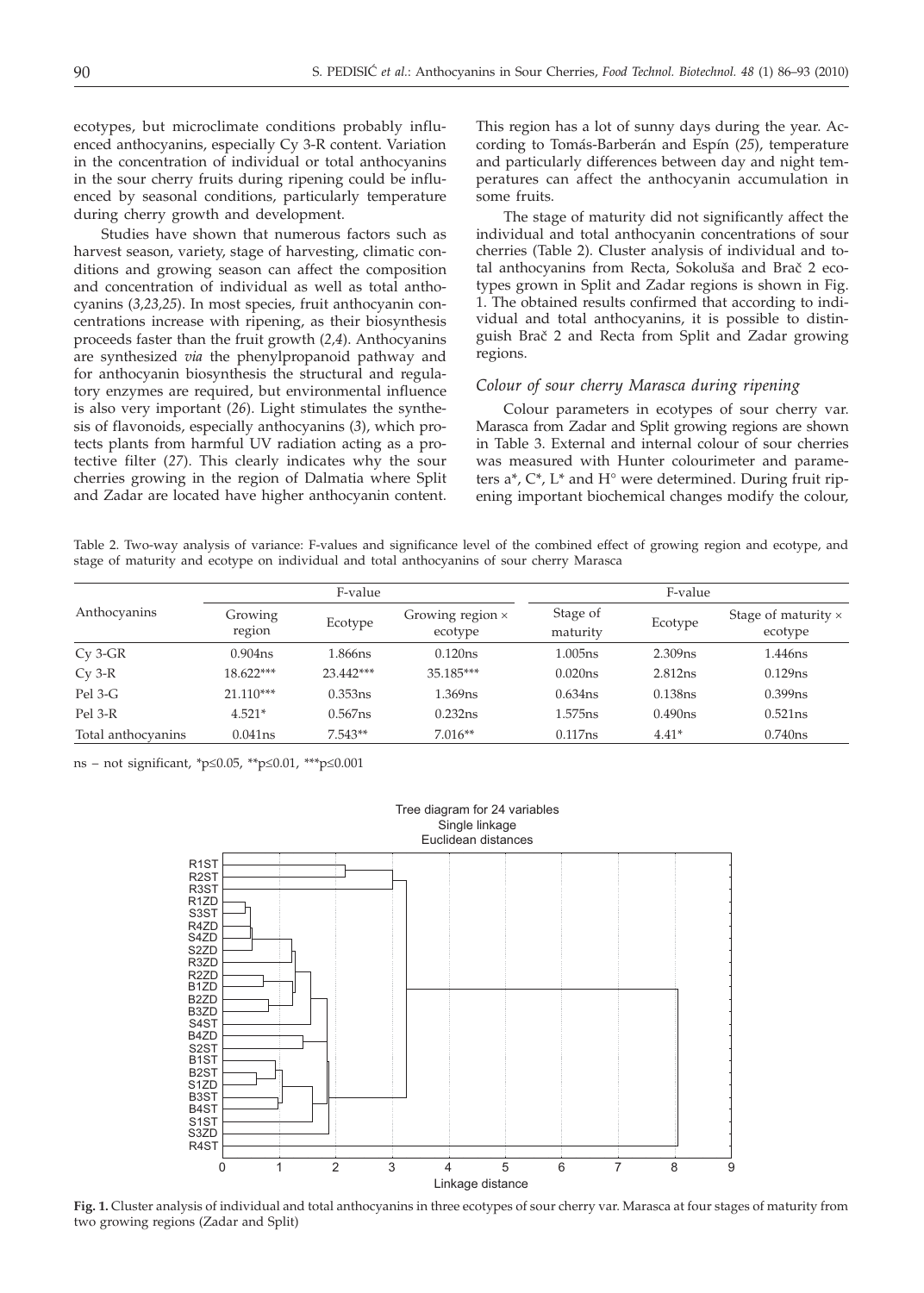| Cultivar/<br>growing<br>region | Stage of<br>maturity | $L^*$ e.c.      | $L^*$ i.c.             | $C^*$ e.c.          | $C^*$ i.c.      | $H^{\circ}$ e.c.      | $H^{\circ}$ i.c. | $a^*$ e.c.          | $a^*$ i.c.      |
|--------------------------------|----------------------|-----------------|------------------------|---------------------|-----------------|-----------------------|------------------|---------------------|-----------------|
|                                | 1st                  | 30.6±4.26       | $(35.1 \pm 7.93)^a$    | $13.2{\pm}4.6$      | $16.5 \pm 5.57$ | $(47.4 \pm 10.30)^d$  | 28.8±13.89       | $9.0 \pm 3.6$       | 13.7±3.97       |
| Recta<br>Zadar                 | 2nd                  | 29.2±1.84       | $(36.2 \pm 6.31)^{ac}$ | 13.7±4.17           | $17.1 \pm 2.86$ | $(15.1 \pm 12.27)^d$  | 23.3±18.63       | 13.1±4.07           | 15.0±3.31       |
|                                | 3rd                  | 27.0±2.89       | $(27.2 \pm 1.26)^{bc}$ | $7.0 \pm 2.54$      | $9.6 \pm 2.42$  | $(310.2\pm3.14)^e$    | 310.2±10.08      | $4.8 \pm 1.26$      | $9.2 + 2.42$    |
|                                | 4th                  | 23.3±3.79       | $(21.8\pm2.87)^{b}$    | $5.7 \pm 3.13$      | $7.3 \pm 3.10$  | $(279.5 \pm 39.68)^e$ | 300.3±36.48      | $2.1 \pm 3.13$      | $5.8 \pm 2.69$  |
|                                | 1st                  | $31.3 \pm 2.33$ | $(38.6 \pm 2.54)^a$    | $13.2 \pm 3.44$     | $21.7 \pm 2.41$ | $(36.5 \pm 6.49)^d$   | 40.8±12.69       | $10.7 \pm 3.14$     | 16.3±4.23       |
| Recta                          | 2nd                  | 25.0±2.79       | $(29.0 \pm 2.53)^{ac}$ | $6.9 \pm 3.38$      | 12.9±5.54       | $(44.1 \pm 21.96)^d$  | 53.7±25.63       | $4.0 \pm 1.04$      | $6.0 \pm 3.02$  |
| Split                          | 3rd                  | 17.4±3.64       | $(23.4\pm3.37)^{bc}$   | $6.4 \pm 2.55$      | $9.7 \pm 2.07$  | $(309.3 \pm 12.1)^e$  | $50.2 + 25.36$   | $4.3 \pm 1.50$      | $5.4 \pm 3.03$  |
|                                | 4th                  | $18.1 \pm 3.05$ | $(22.5 \pm 3.97)^b$    | $6.8 \pm 2.35$      | $10.0 \pm 3.45$ | $(309.0 \pm 11.63)^e$ | 313.3±10.29      | $5.2 \pm 2.27$      | $8.9 \pm 3.34$  |
|                                | 1st                  | $30.2{\pm}5.83$ | $37.3 \pm 8.28$        | $(16.3 \pm 4.11)^f$ | $20.1 \pm 5.53$ | 34.5±11.92            | 51.9±21.38       | $(12.8 \pm 2.01)^h$ | $10.7{\pm}4.69$ |
| Sokoluša                       | 2nd                  | 34.5±1.81       | $40.4 \pm 5.42$        | $(9.9 \pm 3.40)^8$  | $17.8 \pm 4.08$ | 20.7±12.12            | 29.2±15.29       | $(9.0 \pm 2.78)^1$  | 14.7±2.38       |
| Zadar                          | 3rd                  | 27.9±1.93       | $30.2 \pm 3.83$        | $(6.4 \pm 2.55)^8$  | $10.7 \pm 3.10$ | 29.1±10.80            | 27.7±16.14       | $(5.5 \pm 2.34)^1$  | $9.2 \pm 3.21$  |
|                                | 4th                  | 25.8±2.89       | 25.2±4.88              | $(6.4 \pm 2.47)^8$  | $10.5 \pm 5.27$ | 310.0±8.01            | 44.0±13.01       | $(5.7 \pm 2.26)^1$  | $7.0 \pm 2.77$  |
|                                | 1st                  | 23.4±3.79       | 31.4±4.63              | $(14.4 \pm 4.21)^t$ | 21.1±4.32       | 29.7±9.77             | 35.7±9.20        | $(12.4\pm3.88)^h$   | $17.1 \pm 4.16$ |
| Sokoluša                       | 2nd                  | $18.2 \pm 3.89$ | 27.9±1.95              | $(6.0 \pm 2.52)^8$  | $11.1 \pm 3.89$ | 39.8±29.67            | 54.5±29.2        | $(4.3 \pm 2.85)^1$  | $5.0 \pm 3.10$  |
| Split                          | 3rd                  | $30.8{\pm}2.0$  | 30.6±1.93              | $(4.7 \pm 1.10)^8$  | $5.6 \pm 1.60$  | $312.0 \pm 9.04$      | 30.3±18.21       | $(4.1 \pm 1.26)^1$  | $4.4 \pm 1.26$  |
|                                | 4th                  | 23.3±2.77       | $25.3 \pm 1.58$        | $(4.8\pm3.46)^8$    | $11.1 \pm 5.31$ | 313.5±9.65            | 317.2±11.01      | $(3.4 \pm 2.18)^1$  | $7.6 \pm 2.23$  |
| Brač <sub>2</sub><br>Zadar     | 1st                  | 29.2±2.97       | $36.2 \pm 6.16$        | 14.5±4.87           | $17.6 \pm 5.03$ | $30.0 \pm 7.56$       | 45.5±17.88       | $12.3 \pm 3.81$     | $11.1 \pm 3.52$ |
|                                | 2nd                  | 28.1±4.35       | $35.3 \pm 8.05$        | $11.9 \pm 5.95$     | 19.6±2.97       | 26.3±14.02            | 43.5±14.82       | $10.0 \pm 4.30$     | 13.9±4.39       |
|                                | 3rd                  | 24.6±3.08       | 26.6±2.99              | $6.0 \pm 3.3$       | 12.8±5.10       | 27.6±22.93            | 35.8±28.81       | $5.0 + 3.35$        | $9.2 \pm 6.05$  |
|                                | 4th                  | $15.2 \pm 1.51$ | 23.6±2.66              | $6.9 \pm 1.86$      | $8.0 \pm 1.35$  | 20.8±10.96            | 22.2±14.12       | $6.4 \pm 2.02$      | $7.2 \pm 0.96$  |
| Brač <sub>2</sub>              | 1st                  | 12.8±6.08       | 18.6±5.44              | 28.3±9.76           | 28.7±11.68      | $12.1 \pm 7.44$       | $46.2{\pm}7.21$  | 27.3±8.83           | 19.2±6.85       |
|                                | 2nd                  | 23.0±3.19       | 26.6±2.84              | $6.1 \pm 2.50$      | $17.6 \pm 3.51$ | 39.8±29.39            | $56.7 \pm 15.1$  | $3.9 \pm 2.36$      | $9.6 \pm 5.03$  |
| Split                          | 3rd                  | 22.0±1.52       | 22.9±4.39              | $5.3 \pm 1.20$      | $9.0 \pm 3.41$  | 318.2±6.98            | 321.9±3.51       | $4.3 \pm 1.14$      | $7.6 \pm 3.22$  |
|                                | 4th                  | $18.1 \pm 2.42$ | $16.5 \pm 3.75$        | $9.9 \pm 3.69$      | 10.8±4.32       | 310.8±12.93           | $40.6 \pm 26.23$ | $6.2 \pm 2.38$      | $8.1 \pm 5.65$  |

Table 3. Colour parameters in ecotypes of sour cherry var. Marasca from two growing regions (Zadar and Split) at four stages of maturity

e.c. – external colour, i.c. – internal colour, colourimeter measurements of an average of 10 measurement of each sample  $L^*$  – lightness,  $+a^*$  – redness,  $H^{\circ}$  – colour nuance,  $C^*$  – chromaticity

Different letters in superscripts denote a significant difference among the stages of maturity (a–e for Recta, f–i for Sokoluša). Differences between the growing regions were not significant

texture, taste and other quality traits (*4*). According to Mazza and Miniati (*24*), colour is an important parameter for ripening and quality valuation of fresh and processed fruit. One of the characteristic aspects of the maturation of red fruits is the change of initial green colour to a red, violet or blackish colour, caused by the accumulation of anthocyanins and chlorophyll degradation (*28*). In general, full dark red cherries have higher consumer acceptance than full bright red cherries (*29*). Marasca sour cherries are dark coloured genotype which at a ripe stage develops a very dark red, almost blackish colour.

A general decrease in  $L^*$ ,  $C^*$  and a<sup>\*</sup> values of ripe Marasca cherries was observed, dominant was dark red colour, and hue angle (H°) expressed more red-blue/ magenta than red colour nuance. CIELAB parameters for Marasca sour cherries did not differ significantly between the skin and pulp of the fruit. Higher variation in H° values of external and internal cherry colour was in the case of Sokoluša from Zadar and Brač 2 from Split. Lower C\* and L\* values indicate the development of darker colour, while a\* values were higher at the 1st stage of maturity than in the last, but still within the range of red colour (positive values). However, to use a\* value as a measure of redness is wrong, because the samples with identical a\* values may exhibit colours ranging from purple to red and orange (*30*). Parameters L\*, C\* and H° are related to the physiological attributes of visual response (*31*). Hue describes the visible colour and chroma describes the brightness or intensity of the hue. Indices of  $L^*$ ,  $C^*$  and  $H^{\circ}$  are usually useful for tracking colour changes (*30*). The decrease in chroma means an increase in the tonality of the fruit colour (*32*).

According to Mozetič et al. (2) good indicators of colour variation in sweet cherry Petrovka (dark coloured genotype) were C\* and L\***,** because Petrovka formed a new, darker colour cast at the end of the ripening, which resulted in the decrease of redness and colour intensity. Generally, in sour cherry Marasca ecotypes, parameters L\* and H° indicate a development of dark purple-red colour during ripening. ANOVA showed that the stage of maturity significantly influenced ( $p \le 0.05$ ) most of the colour parameters, while growing region significantly influenced ( $p \le 0.05$ ) only  $L^*$  values (Table 4). Least signif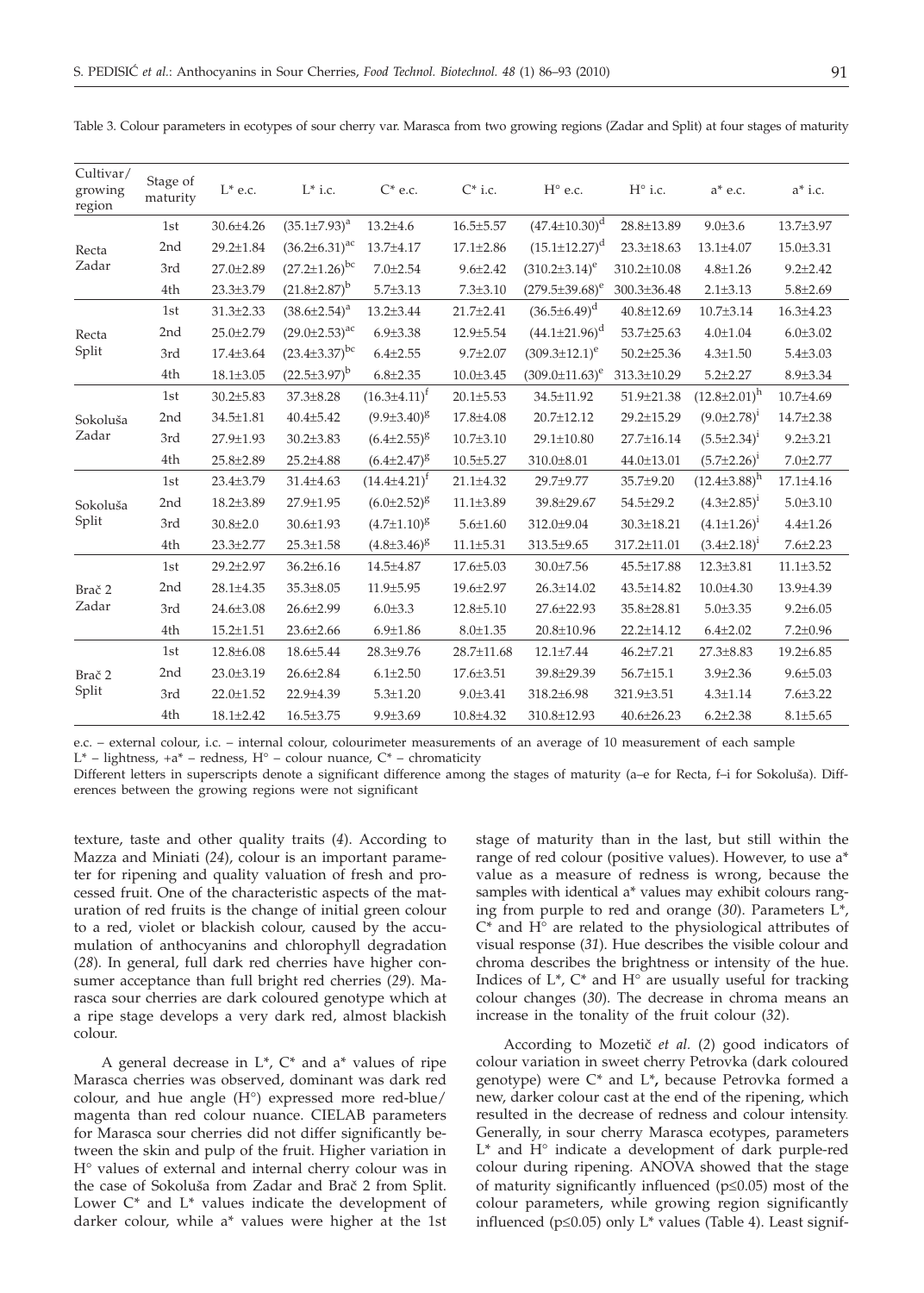icant difference (LSD) analysis showed that the stage of maturity influenced colour parameters in ecotype Recta (H° external colour (e.c.) and L\* internal colour (i.c.)) and Sokoluša ( $C^*$  e.c. and a $*$  e.c.), while the growing region did not (Table 3). Esti *et al.* (*33*) investigated sweet cherries Sciazza (dark red genotype) and Ferrovia (light red genotype). Sciazza fruits with uniform dark red colour of the skin (lower L\* values) were less red (lower a\* values) with respect to Ferrovia, but the external hue varied markedly between the two varieties with values of about 350° for Sciazza (red-blue) and <10° for Ferrovia (red-yellow). Cluster analysis of sour cherry ecotypes Recta, Sokoluša and Brač 2 grown in Split and Zadar regions according to colour parameters showed that colour variation was not found in the samples of ecotype Brač 2 from Zadar growing region at the 1st and 2nd stage of maturity (Fig. 2). Generally, samples were

more grouped based on the stage of maturity than on the growing region.

#### **Conclusions**

Changes of anthocyanin concentrations during ripening did not show a characteristic pattern; however, at the last stage of maturity all ecotypes of Marasca variety contained the highest concentration of anthocyanins. Results from this study indicate that ecotypes from Zadar growing region are a richer source of anthocyanins than the ecotypes from Split, especially when ripe. The most abundant anthocyanin in all investigated ecotypes was Cy 3-GR, independent from the ecotypes or growing region. Besides Cy 3-GR, other anthocyanins (Cy 3-R, Pel 3-G and Pel 3-R) were also determined, but at lower concentrations. Changes of colour parameters L\* and H°

Table 4. Two-way analysis of variance: F-values and significance level of the combined effect of growing region and ecotype, and the stage of maturity and ecotype on colour parameters of sour cherry Marasca

| Colour<br>parameters |                     | F-value             |                                    |                   | F-value             |                                       |
|----------------------|---------------------|---------------------|------------------------------------|-------------------|---------------------|---------------------------------------|
|                      | Growing<br>region   | Ecotype             | Growing region $\times$<br>ecotype | Growing<br>region | Ecotype             | Stage of maturity $\times$<br>ecotype |
| $L^*$ e.c.           | $6.226*$            | 2.136ns             | 0.024ns                            | 1.336ns           | 1.715 <sub>ns</sub> | 0.580ns                               |
| $C^*$ e.c.           | 0.035ns             | 0.408ns             | 0.402ns                            | $11.218***$       | 1.089ns             | 0.782ns                               |
| $H^{\circ}$ e.c.     | 1.760 <sub>ns</sub> | 0.496ns             | 0.434ns                            | $8.266**$         | 0.956ns             | 0.497ns                               |
| $a^*$ e.c.           | 0.042ns             | 0.518ns             | 0.290ns                            | $7.234**$         | 1.078ns             | 0.845ns                               |
| $L^*$ i.c.           | $4.428*$            | 1.569 <sub>ns</sub> | 0.807ns                            | 4.974*            | 1.884 <sub>ns</sub> | 0.325ns                               |
| $C^*$ i.c.           | 0.003ns             | $0.349$ ns          | 0.298ns                            | $16.110***$       | 1.171ns             | 0.337ns                               |
| $H^{\circ}$ i.c.     | 0.484ns             | 0.823ns             | 0.785ns                            | 2.701ns           | 1.190ns             | 1.482ns                               |
| $a^*$ i.c.           | $0.264$ ns          | $0.148$ ns          | 0.216ns                            | $4.734*$          | $0.208$ ns          | 0.020ns                               |

ns – not significant, \*p $\leq 0.05$ , \*\*p $\leq 0.01$ , \*\*\*p $\leq 0.001$ 

L\* – lightness,  $+a^*$  – redness,  $H^{\circ}$  – colour nuance,  $C^*$  – chromaticity

e.c. – external colour, i.c. – internal colour



**Fig. 2.** Cluster analysis of colour parameters for three ecotypes of sour cherry var. Marasca at four stages of maturity from two growing regions (Zadar and Split)